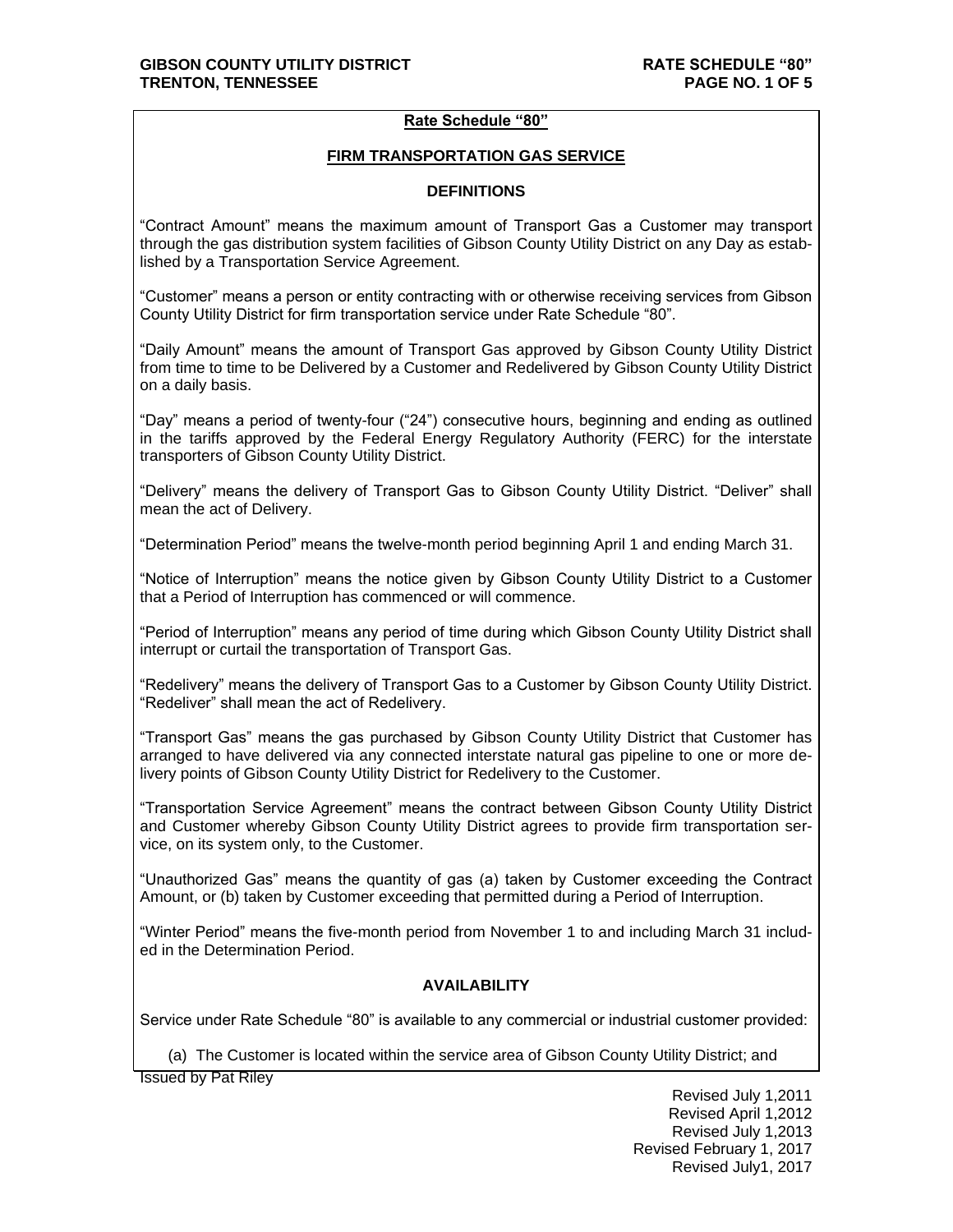- (b) The Customer used more than 15,000 Therms in any one month of the previous Determination Period; and
- (c) The Customer's annual gas usage, on an actual or projected basis, is not less than 180,000 Therms; and
- (d) The Customer meets the following definition of a commercial or industrial customer:

Commercial customers are businesses primarily engaged in the sale of goods or services, including institutions and governmental agencies. Industrial customers are engaged primarily in a process that creates or changes raw or unfinished materials into another form or product including the generation of electric power; and

(e) The Customer must execute a Transportation Service Agreement.

In the event Customer shall fail to continue to meet the conditions (a) through (e) during the previous Determination Period, service under Rate Schedule "80" shall no longer be available. Customer shall be reclassified to the appropriate rate schedule effective May 1 of each year.

### **CHARACTER OF SERVICE**

Pursuant to a Transportation Service Agreement and Rate Schedule 80, Gibson County Utility District shall deliver up to the Contract Amount of Transport Gas received from one or more connected pipelines for Customer's account.

Gas transported under Rate Schedule "80" shall be used only by the Customer at its facilities and shall be redelivered to no more than two meters at each facility located within the service area of Gibson County Utility District and shall not be resold by the Customer.

All service under Rate Schedule "80" and all associated Transportation Service Agreements shall be for firm service. In the event of a Period of Interruption affecting gas transportation service, or if the Transport Gas cannot be Delivered to Gibson County Utility District by a supplier for any reason, Customer shall be permitted to purchase gas in accordance with Rate Schedule "40" if capacity on the distribution system of Gibson County Utility District and the transporting pipeline is available and Rate Schedule "40" is not otherwise curtailed.

# **NET RATE**

The net rate for service under Rate Schedule "80" for each monthly billing period shall be the sum of the Customer Charge, the Demand Charge, the Transportation Charge, and the Other Charges, each calculated as follows:

| <b>Customer Charge:</b>                         | \$300.00                                                                      |
|-------------------------------------------------|-------------------------------------------------------------------------------|
| Demand Charge:<br><b>Transportation Charge:</b> | \$0.2100 per Therm of demand                                                  |
|                                                 | \$0.4858 per Therm for the first 15,000 Therms;<br>plus                       |
|                                                 | \$0.4363per Therm from 15,001 Therms to and<br>including 30,000 Therms; plus  |
|                                                 | \$0.3769 per Therm from 30,001 Therms to and<br>including 50,000 Therms; plus |
|                                                 | \$0.3188 per Therm for the excess over 50,000<br>Therms.                      |
| Supply Charge:                                  | Purchased gas supply charge as exclusively                                    |
| 11. P.L. P.L.                                   |                                                                               |

Issued by Pat Riley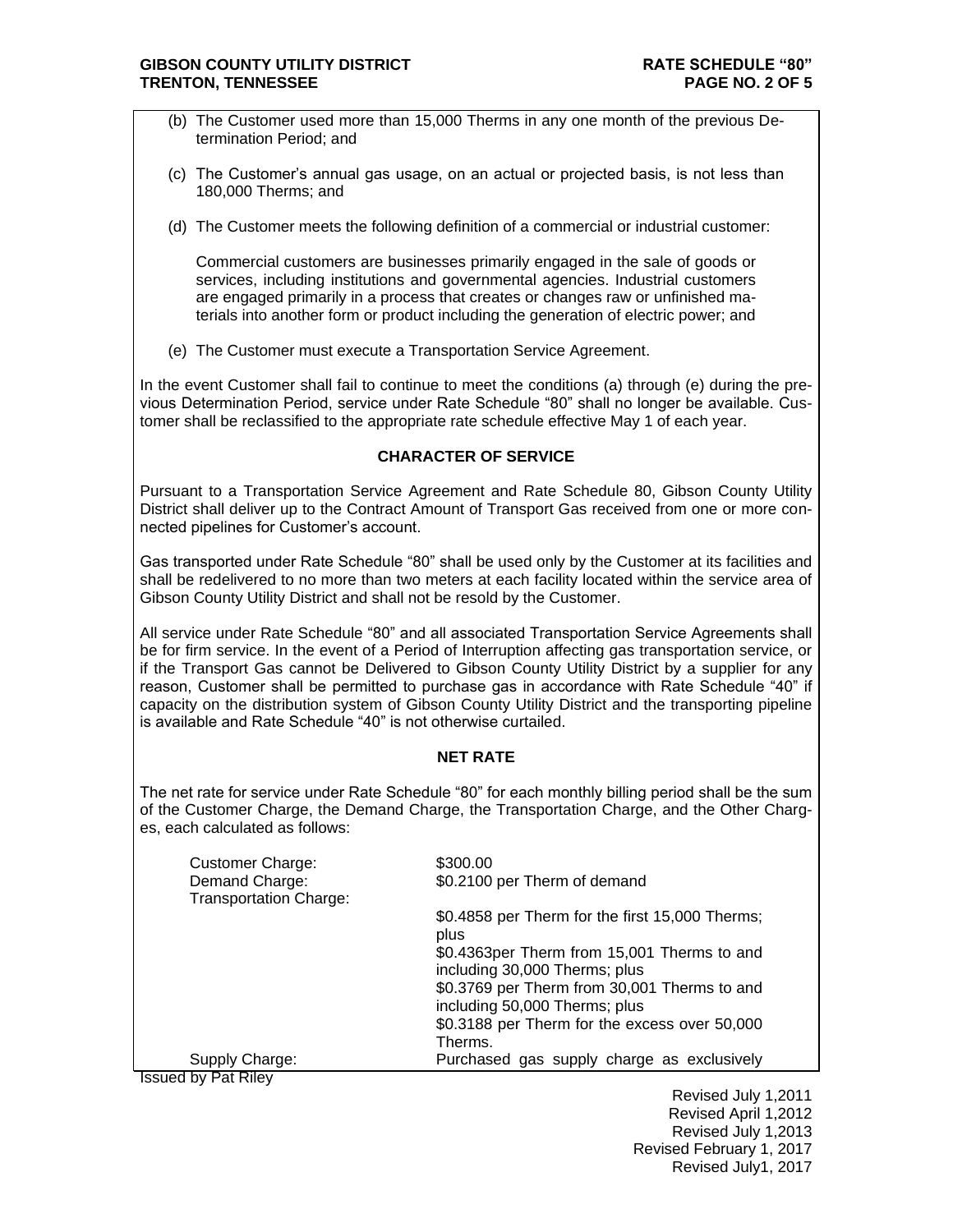set forth by Gibson County Utility District for natural gas supply purchased by Gibson County Utility District on Customer's behalf and redelivered to customer via any connected interstate natural gas pipeline to one or more delivery points of Gibson County Utility District.

Other Charges: The sum of Scheduling Penalties, Imbalance Charges, and Unauthorized Overrun Penalties, as herein defined; and any pipeline scheduling, balancing, transportation, unauthorized overrun penalties, or other similar charges incurred by Gibson County Utility District in connection with the transportation of gas on behalf of the Customer, as applicable.

# **PURCHASED GAS ADJUSTMENT**

Rate Schedule "80" shall not be subject to the Purchased Gas Adjustment of Gibson County Utility District.

#### **MINIMUM BILL**

The minimum bill for each monthly billing period shall be the sum of the Customer Charge and the Demand Charge. The minimum bill will be billed for each monthly billing period beginning with the date of initial service and ending with the date service is terminated at the request of Customer, inclusive.

# **PAYMENT TERMS**

Bills for service under Rate Schedule "80" are rendered monthly. Each bill rendered for service is due and payable on the date stated on the bill. The rates and charges under Rate Schedule "80" are net, the gross rate being fifteen percent (15%) higher. In the event the current monthly bill is not paid on or before the last date for payment as specified on the bill, the gross rate shall apply to any unpaid amount of the bill.

# **UNAUTHORIZED OVERRUN PENALTY**

No Customer shall take Unauthorized Gas. A Customer must immediately notify Gibson County Utility District if it has taken, or anticipates taking, Unauthorized Gas. If the Unauthorized Gas is the result of the Customer exceeding the Contract Amount, the Customer shall be charged the Commodity Charge, adjusted for the current Purchased Gas Adjustment, under Rate Schedule "40". If the Unauthorized Gas is the result of the Customer exceeding the amount permitted during a Period of Curtailment, the Customer shall be charged, in addition to the applicable Commodity Charge as described in the previous sentence, a penalty of \$2.00 per Therm for all such Unauthorized Gas taken. In addition, the Customer shall be charged for all penalties and charges assessed to Gibson County Utility District on behalf of Customer by the transporting pipeline(s).

In addition to the charges discussed in the previous paragraph, Gibson County Utility District may pursue any other remedy available to it under applicable law, including, but not limited to, suspension or termination of service and/or cancellation of the Customer's Transportation Service Agreement. The existence of a penalty shall not be construed to give any Customer the right to take Unauthorized Gas.

Issued by Pat Riley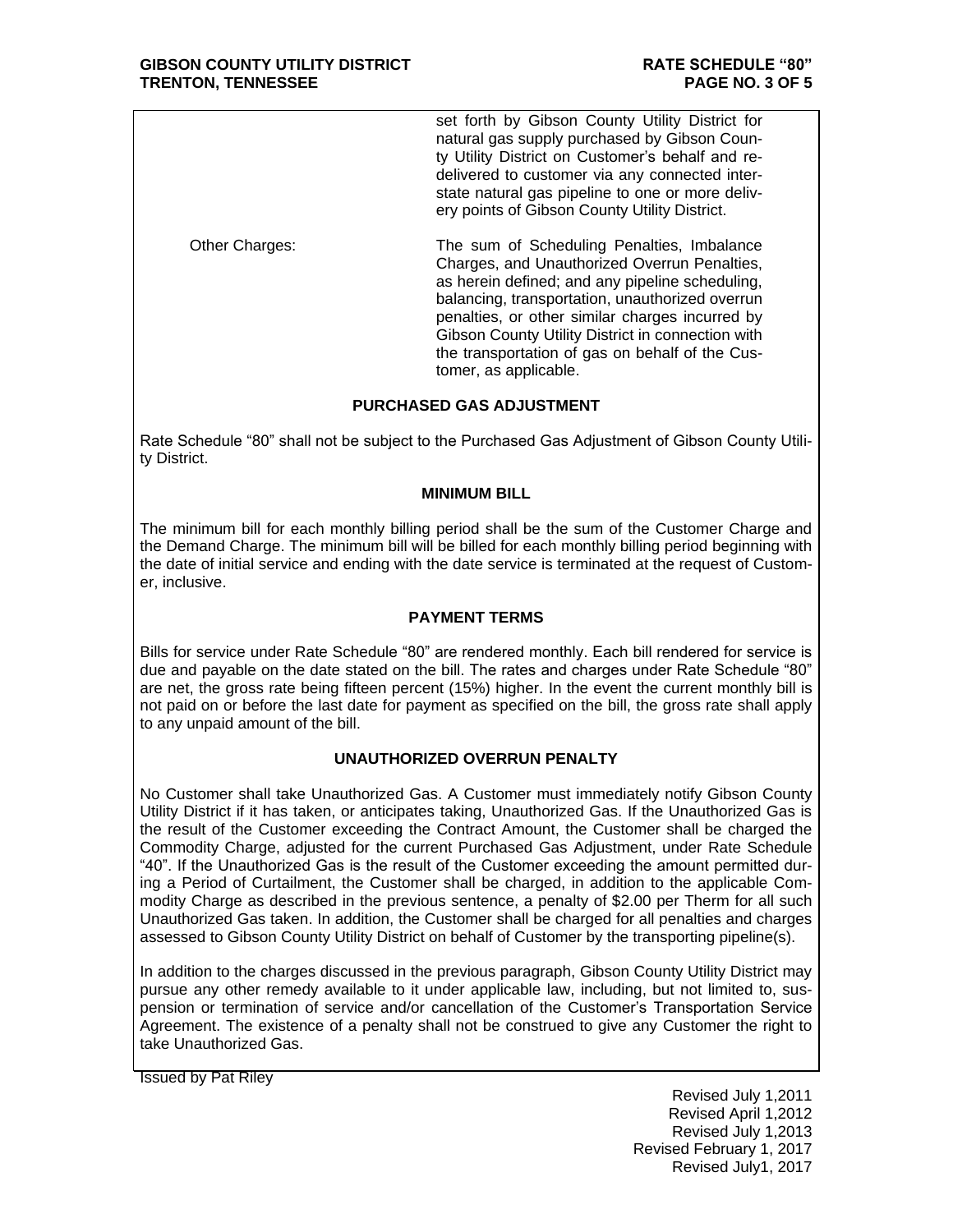### **DETERMINATION OF DEMAND**

For the purpose of Rate Schedule "80", the billing demand shall be the higher of (a) or (b) determined as follows:

- (a) The Contract Amount requested by Customer, or
- (b) The Contract Amount determined as follows:
	- (1) Customer billing demand determinate shall be the highest daily usage during the previous Winter Period as metered and reported to Gibson County Utility District by the telemetering equipment installed by Gibson County Utility District. Changes to the billing demand determinate of Customer will become effective on May 1 of each year.
	- (2) If Customer commences initial gas service under this Rate Schedule "80" and does not have a consumption history from other services provided by Gibson County Utility District, the billing demand determinate shall be computed by multiplying the month of highest consumption for the period to date by six percent. Gibson County Utility District will continue to make this calculation each month until Customer has a consumption history for a Winter Period. At that time, the billing demand determinate will be determined as described in (b)(1).
	- (3) If Customer has received gas service from Gibson County Utility District prior to receiving service under this Rate Schedule "80" but does not have daily telemetered records to determine peak day usage as described above, Gibson County Utility District shall use six percent of the Customer's highest monthly consumption for the previous Winter Period for the billing demand determinate.

#### **SCHEDULING OF SERVICE**

Refer to the Transportation Service Agreement

# **BALANCING OF DELIVERIES**

Refer to the Transportation Service Agreement

#### **RESOLUTION OF MONTHLY IMBALANCES**

Refer to the Transportation Service Agreement

# **NOTICES**

To the extent possible, Gibson County Utility District shall give Customer at least a one-hour Notice of Interruption before a Period of Interruption begins. A Notice of Interruption may be written or oral and shall be sufficient if given by Gibson County Utility District via telephone or in person to the person or persons designated from time to time by the Customer as authorized to receive such notices, or by facsimile transmission to the telephone number designated from time to time by the Customer, or if mailed or hand-delivered in writing to the Customer's premises. If a Period of Interruption involves only a reduction in the amount of gas being transported, the Notice of In-

Issued by Pat Riley